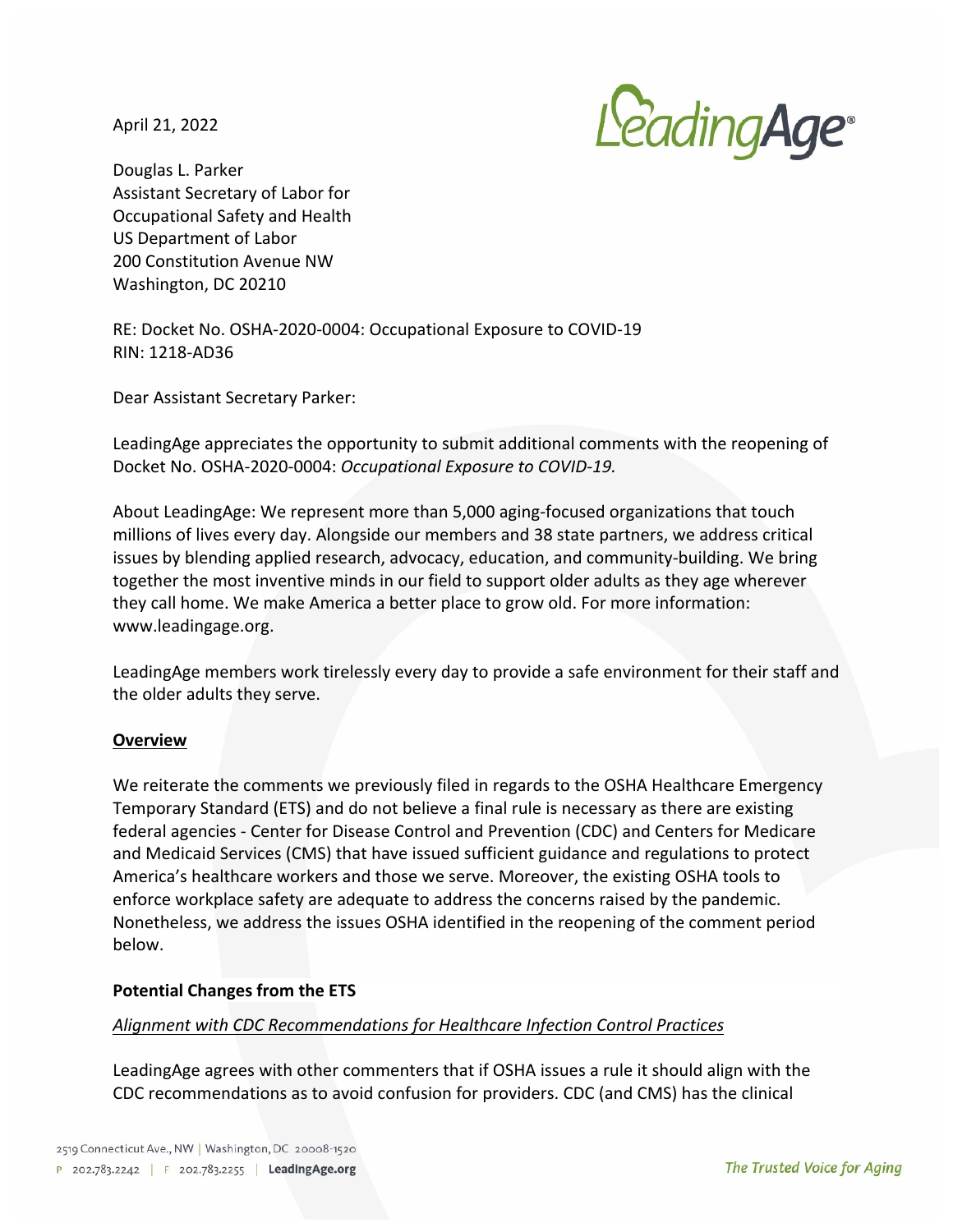expertise and OSHA should defer to their judgment. As we stated previously, this would eliminate the confusion and time-consuming efforts to sort out what guidance applies, where it applies, and how it applies. It is frustrating and burdensome for providers to sort out conflicting sets of guidance and recommendations. There should be one set of guidance and it should be the CDC guidance.

Any rule must also take into account that the CDC guidance will adjust based on the current situation and evidence available to public health experts. Any rule should acknowledge this fact and allow flexibility to follow the CDC guidance in real time. Providers are used to changing guidance and prepared to loosen or tighten restrictions based on the current situation in their broader communities.

# *Additional Flexibility for Employers*

We think the Healthcare ETS was overly prescriptive and support an approach with broader requirements that would allow employers flexibility such as a "safe harbor" for those in compliance with CDC guidance. As noted above, providers are following the current CDC and/or CMS guidance (as well as any relevant state or local requirements) to ensure a safe workplace for employees and home for residents. Having flexibility under a broader approach is preferred over a prescriptive approach that does not take into account the changing circumstances we have grown accustomed to.

# Tailoring Controls to Address Interactions with People with Suspected or Confirmed COVID-19

We support tailoring or eliminating infection control measures in areas where employees are not reasonably expected to encounter people with suspected or confirmed COVID-19. The current CDC guidance allows for some flexibility so that employees can remove facemasks in well-defined areas where there is no expectation of interacting with individual with suspected or confirmed COVID-19. By tailoring a rule in this manner it would be appropriate to ramp up infection control measures if an "outbreak" occurs, but that definition should be also defined by the CDC guidance in place at the time.

### **Vaccination**

# *Booster Doses and Employer Support of Employee Vaccination*

We agree with OSHA's stated intention to not mandate vaccination for employees in any final rule. Healthcare providers are already subject to the CMS vaccine mandate and any additional mandate from OSHA would sow confusion.

CMS defines "fully vaccinated" as the completion of the initial vaccine series. If OSHA incorporates the term "up to date" it needs to be very clear in what it means because it could conflict with and cause unnecessary confusion with the current CMS guidance and definition of "fully vaccinated."

We support the encouragement of employees to get vaccinated and our members adhere to the CMS rule on this issue. We do not, however, support any additional OSHA requirements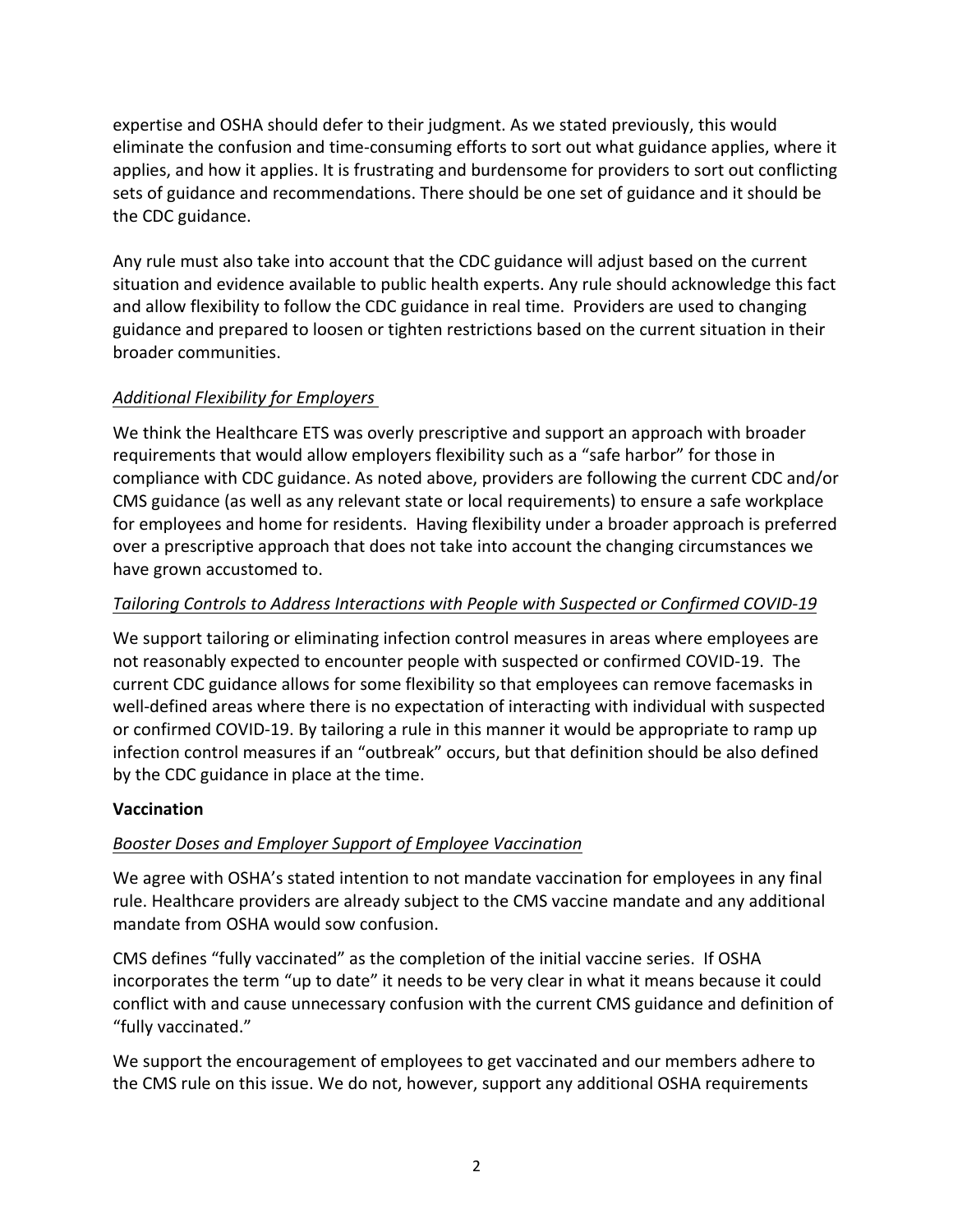and employers should maintain the flexibility to provide appropriate benefits to their employees when supporting vaccinations.

## *Requirements for Vaccinated Workers*

We feel that this is an area best left to the CDC and public health officials and does not require intervention by OSHA. Relaxing of precautions based on "vaccination status" is often operationally problematic for employers and a better approach may be utilizing community transmission rates as outlined by the CDC.

While current CDC recommendations offer some strategies that differ based on vaccination status, the differing definitions of "fully vaccinated" and "up to date," as well as analyzing how many and ideal timing for any boosters complicates any meaningful attempt to include this in a final rule. Also, the science on how many booster shots individuals may need continues to evolve and this is best left to any subsequent CDC recommendations.

When contemplating potential rulemaking, OSHA must also consider the severe workforce shortage in long-term care and healthcare in general, especially in rural areas of the country. Any percentage threshold of staff vaccination rates that would trigger different protocols may actually exacerbate the workforce crisis given the high levels of vaccination resistance in many areas.

As to the barrier requirements, there are a couple of issues OSHA needs to consider if they move forward. First, there is scant evidence that barriers are effective and they require extra resources and time to properly clean and sanitize. In addition, barriers can often interrupt proper ventilation, which is a better mechanism to prevent the spread of infectious particles in the air. Employers should retain the flexibility to determine the best utilization of any barriers and assess their necessity depending on their unique setting.

### *Limited Coverage of Construction Activities in Healthcare Settings*

Any additional requirements for construction activities in healthcare settings are not necessary because this is already addressed in the CMS vaccination requirements.

### *Recordkeeping and Reporting: New Cap for COVID-19 Log Retention Period*

There is no need for any additional OSHA recordkeeping and reporting requirements for COVID-19. Existing requirements are sufficient and any additional reporting would be unduly burdensome to employers. We would support, however, shortening the time required to retain records if OSHA moves forward with any provisions in this area.

# **Triggering Requirements Based on the Level of Community Transmission**

If OSHA moves forward with any requirements based on the level of community transmission, it should rely on the CDC guidance as the sole measure. CDC requirements offer flexibility for healthcare facilities and its HCP to adjust to and adapt to COVID-19. This flexibility does not compromise protection of personnel nor patients but instead adjusts to the local data that is tracked by the CDC and state public health agencies.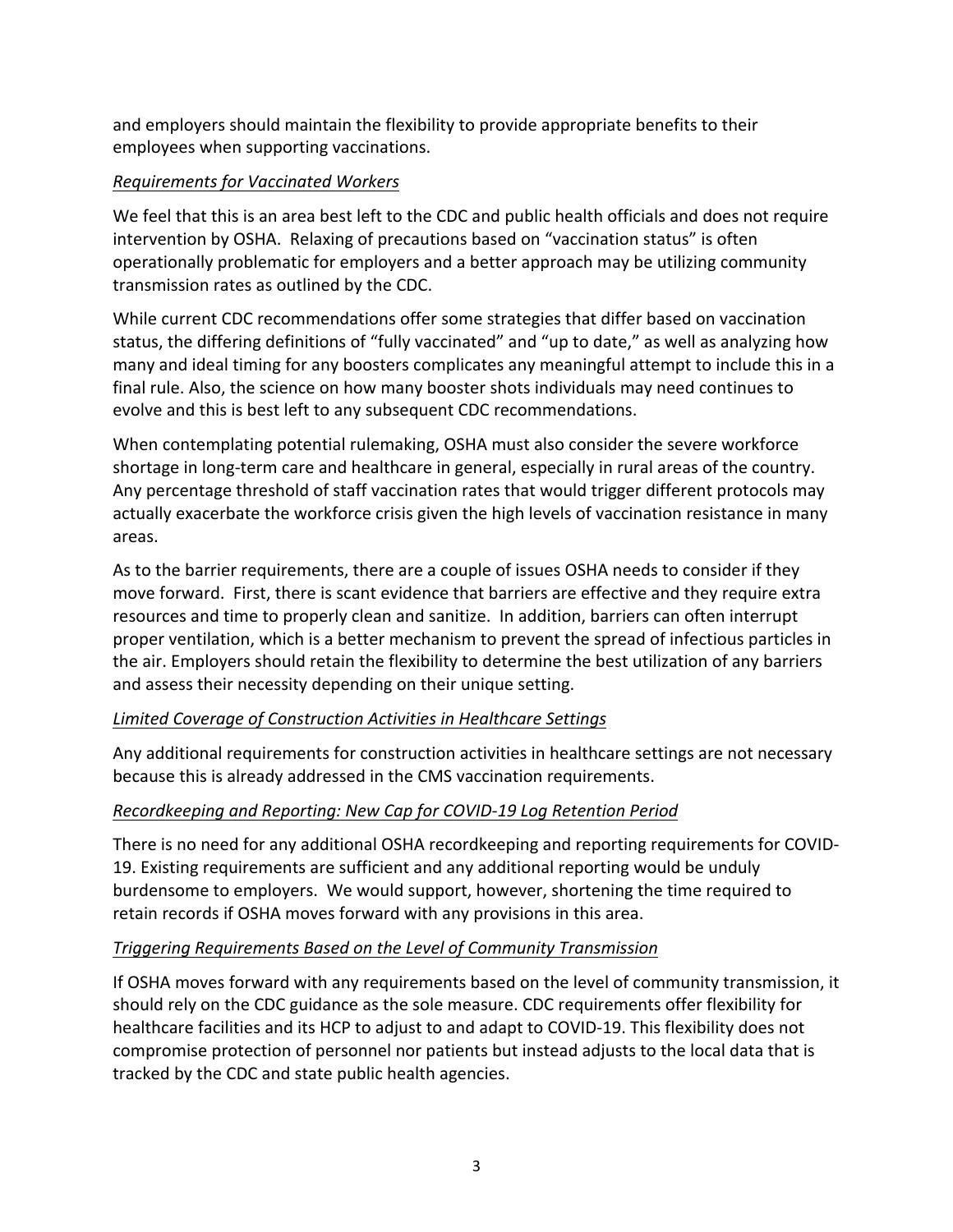# *Evolution of SARS-CoV-2 into a Second Novel Strain*

OSHA is considering specifying that this final standard would apply not only to COVID-19, but also to subsequent related strains of the virus that are transmitted through aerosols and pose similar risks and health effects. Although new variants are likely, the nature, transmissibility, and severity cannot be predicted so LeadingAge does not support an OSHA rule to speculate on unknown future viruses/variants. The CDC is in the best position to offer public health recommendations and we are confident that CDC will issue appropriate recommendations to respond to new public health emergencies. Provides are also well versed on emergency preparedness, including infectious diseases so OSHA regulations are unnecessary.

# **Additional Information/Data Requested**

OSHA has made a request for additional data and information since it issued the Healthcare ETS in June 2021. We strongly oppose any new data reporting requirements on healthcare providers. OSHA has access to the data reported on the OSHA 300 Log, Bureau of Labor and Statistics workplace injuries reports, and annual injury tracking requirements. Healthcare providers are already facing monumental paperwork and reporting requirements during the pandemic and requiring additional reporting is unnecessary and provides no additional benefit.

# **Information for Economic Analysis**

# *Costs*

OSHA has requested data and comments on the costs (one-time and ongoing) that healthcare providers incurred to comply with the Healthcare ETS and any proposed final rule. Providers have incurred significant one-time and ongoing costs with respect to personal protective equipment (PPE), complying with respiratory protection programs, training, medical removal benefits, ventilation, reporting requirements, and COVID-19 plan implementation and monitoring. These costs show no sign of abating and in-fact due to supply chain shortages and other factors have increased substantially from pre-pandemic levels. This is unsustainable and puts increasing financial pressures on providers. Additional regulatory requirements would only add to the costs and financial burdens on healthcare providers.

# **Closing**

In closing, although OSHA's efforts are well-intended, a final healthcare rule is unnecessary and overly burdensome at this point as there are existing regulatory requirements that adequately address workplace and resident safety.

LeadingAge appreciates your time and attention to these issues and if you wish to discuss these concerns further or have any questions, please contact Cory Kallheim ckallheim@leadingage.org. We value OSHA's commitment to workplace safety and look forward to continued work together to ensure a quality workplace and home for older adults.